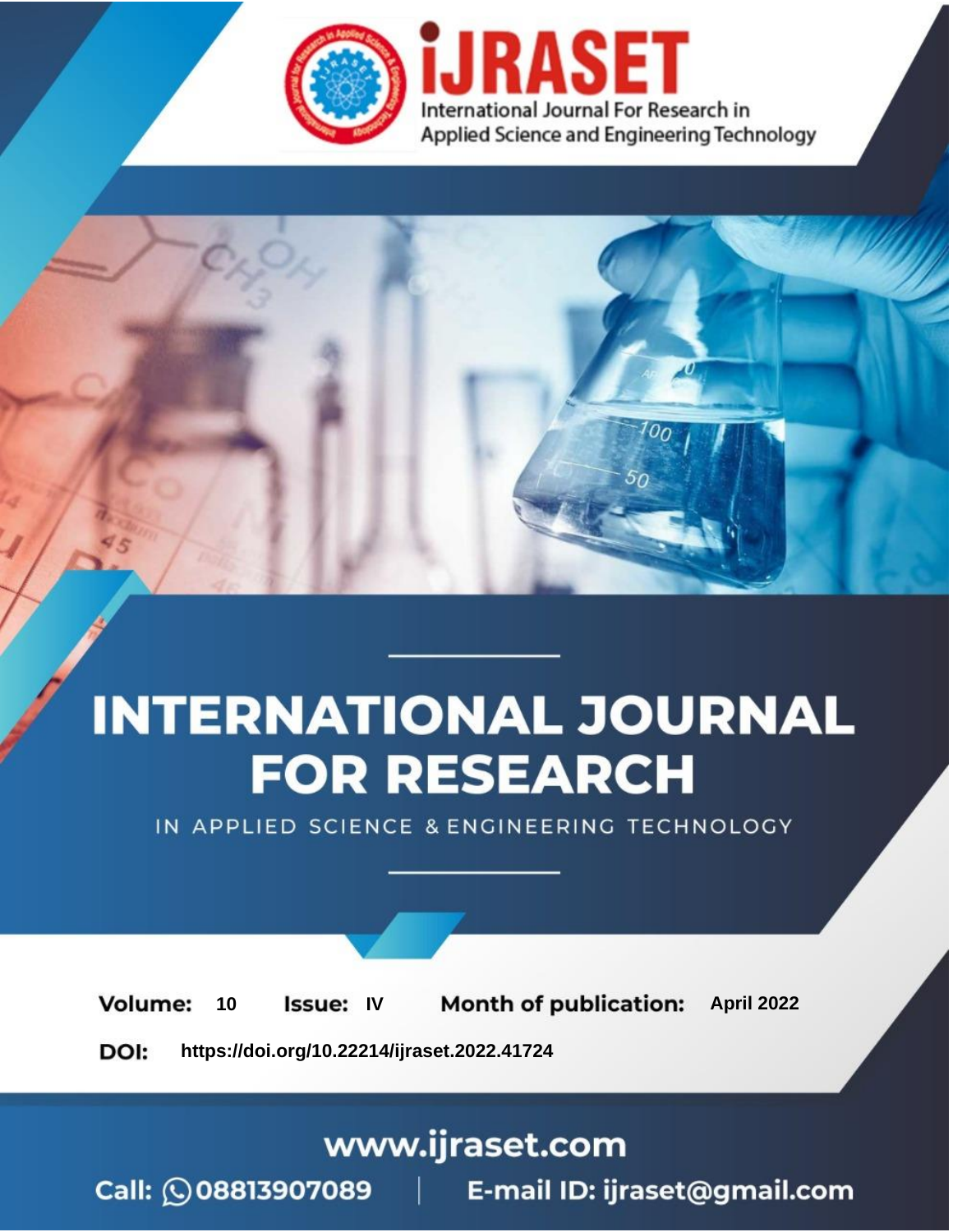

# **Implementation of Machine Learning Technique for Prediction Agriculture Produce**

Miss. Komal K. Khandare<sup>1</sup>, Dr. S. R. Gupta<sup>2</sup>

*<sup>1</sup>PG Scholar, <sup>2</sup>Professor, Computer Science & Engineering, Prof. Ram Meghe Institute of Technology & Research, Maharashtra, INDIA*

*Abstract: In Indian economy and employment agriculture contributes a major role. Probably most common problem faced by the Indian farmers is they do not optimize crop based on the necessity of soil, as a result they face serious setback in productivity. This problem can be addressed through precision agriculture. This method takes three parameters into consideration, viz: soil characteristics, soil types and crop yield data collection based on these parameters suggesting the farmer suitable crop to be cultivated. Precision agriculture helps in reduction of non suitable crop which indeed increases productivity, apart from the following advantages like efficacy in input as well as output and better decision making for farming. Keywords: Crop prediction, Support Vector Machine, Decision tree, NaïveBayes algorithm*

# **I. INTRODUCTION**

In this system we are focusingon figuring out the best crop to grow in order to get optimum yield. We have gathered a dataset built by augmenting datasets of rainfall, climate and fertilizer data available for India. This willgive us a better idea of the trends of crops considering different environmental and geographicalfactors. This will eradicate the problem of nutrients deficiency in fields occurring because ofplanting wrong crops which can scale down the production efficiency in a compound manner.

### **II. LITERATURE SURVEY**

- *1*) In this system first the farmers will take some soil of the agricultural field and get it tested by the lab. This process is called soil testing. An accurately calibrated soil test will indicate the degree of nutrient deficiency in a soil and estimate the nutrient rate required to optimize crop productivity. An efficient way to improve accuracy and efficiency in this process is to create a dataset with the data values collected over the years. By the use of technology and data mining concepts, we can create an application which has the ability to suggest the best suitable crop. The main inputs of this system will be the diagnosed nutritional features in soil directly from the lab test reports. They are using the data mining concept and Naive Bayes Algorithm which can give the accurate output. The system based on dataset, will suggest the crops which can suit this soil type and can give profits to the farmer.
- *2)* In this they designed a systemmachine learning for betterment of the farmer. Machine learning(ML) is a game changer for agriculture sector. Machine learning is the part of artificial intelligence, has emerged together with bigdata technologies and high-performance computing to create new opportunities for data intensive science in the multi-disciplinary agri- technology domain. In the Agriculture field machine learning for instance is not a mysterious trick or magic, it is a set of well define model that collect specific data and apply specific algorithms to achieve expected results. This designed system will recommend the most suitable crop for particular land. Based on weather parameter and soil content such as Rainfall, Temperature, Humidity and pH. They are collected from V C Farm Mandya, Government website and weather department. This system takes the required input from the farmers or sensors such as Temperature, Humidity and pH. This all inputs data applies to machine learning predictive algorithms like Support Vector Machine (SVM) [5] and Decision tree [6] to identify the pattern among data and then process it as per input conditions. The system recommends the crop for the farmer and also recommends the amount of nutrients to be add for the predicted crop.
- *3)* Outline of the proposed system Productivity of a particular crop greatly depends on land resources and the climate of the area along with other factors such as fertilizers. Identification of crop requirements and matching them with the resources available to optimize the productivity in sustainable manner assumes a greater importance. Crop management practices based on soil site suitability criteria and weather conditions will help to overcome this. The proposed system will integrate the data obtained from repository, weather department and user inputs. This machine learning model is developed considering the various, different sets of data to obtain the output. The system takes input from various sources and repositories for weather, soil and crop requirement data and uses NaïveBayes algorithm to predict the best suitable crop for any given area. The developed user interface is flexible and highly interactive which will encourage the farmers to use this mobile application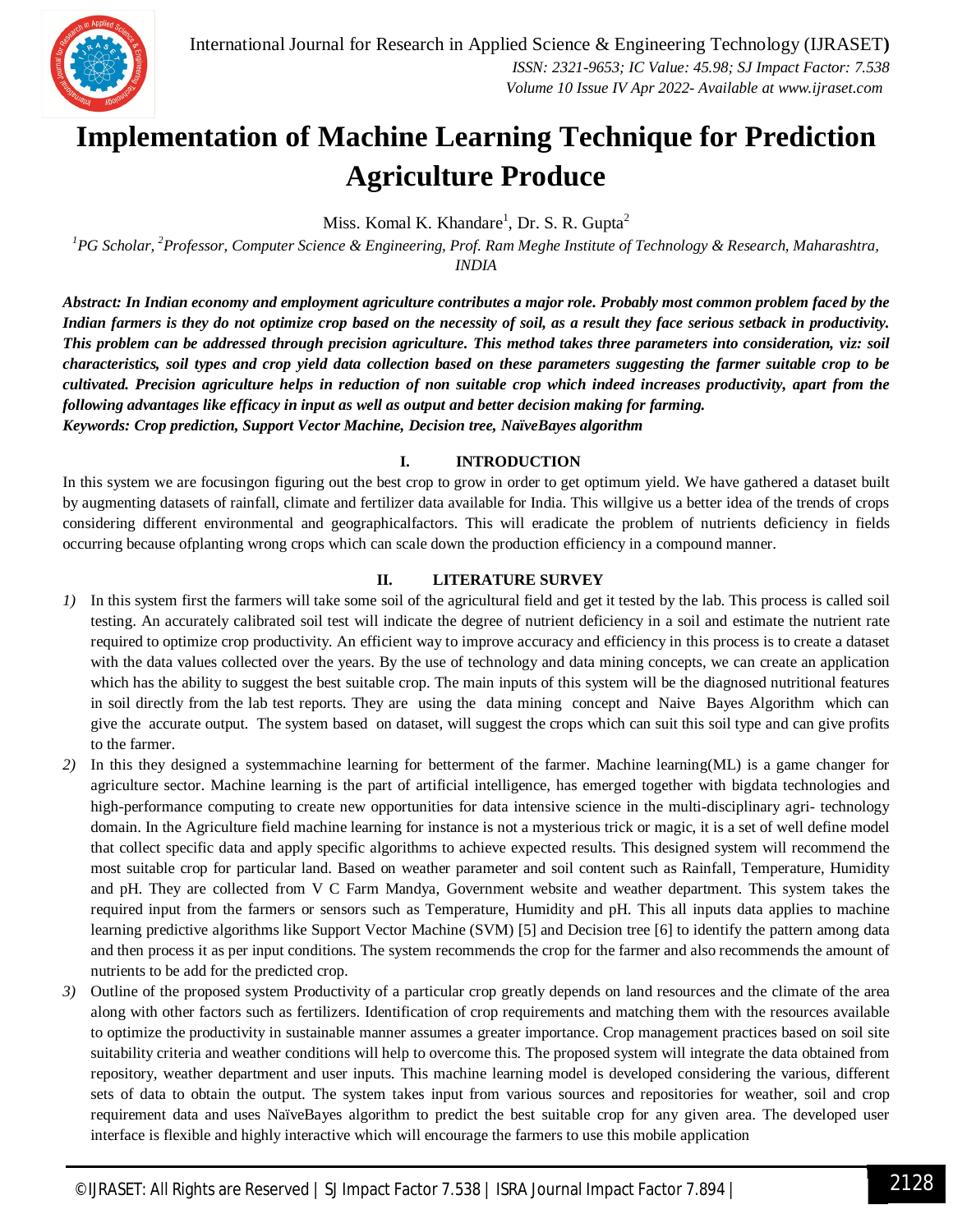

International Journal for Research in Applied Science & Engineering Technology (IJRASET**)**  *ISSN: 2321-9653; IC Value: 45.98; SJ Impact Factor: 7.538 Volume 10 Issue IV Apr 2022- Available at www.ijraset.com*

*4)* In order to discover useful knowledge which is desired by the decision maker, the data miner applies data mining algorithms to the data obtained from data collector. The privacy issues coming with the data mining operations are twofold. If personal information can be directly observed inthe data, privacy of the original data owner will be compromised. On the other hand, equipping with the many powerful data mining techniques, the data miner is able to find out various kinds of information underlying the data. Sometimes the data mining results reveals sensitive information about the data owners. As the data miner gets the already modified data so here the objective was to show the comparative performance between already used classification method and the new method introduced. As previous studies shows that the ensemble techniques provide better results than the decision tree method thus the desired result was inspired thru this concern.



Fig :Cropyield prediction process using machine learning

### **IV. PROPOSED WORK**

The objectives of the dissertation:

- *1)* To predict crop-yield which can be extremely useful to farmers in planning for harvest and sale of grain harvest.
- *2)* To implement a machine learning algorithm that gives better prediction of suitable crop for the corresponding region and crop season in our country.
- *3)* A Crop Prediction System using a Machine Learning algorithm (Random Forest Algorithm, Decision Tree Algorithm, Support Vector Regression(SVR) Algorithm.) in which the farmers are helped with a crop recommendation by knowing the type of the soil and location, the intended time of sowing and the crop type.
- *4)* The Proposed system will predict the most suitable crop for particular land based on soil contents and weather parameters such as Temperature, Humidity, soil PH and Rainfall define the target for a model.
- *5)* After data cleaning the dataset will be split into training and test set by using sklearn library.
- *6)* Machine learning predictive algorithms has highly optimized estimation has to be likely outcome based on trained data.
- *7)* Predictive analytics is the use of data, statistical algorithms and machine learning techniques to identify the likelihood of future outcomes based on historical data.
- *8)* The goal is to go beyond knowing what has happened to providing a best assessment of what will happen in the future.
- *9)* In our system we used supervised machine learning algorithm having subcategories as classification and regression. Classification algorithm will be most suitable for our system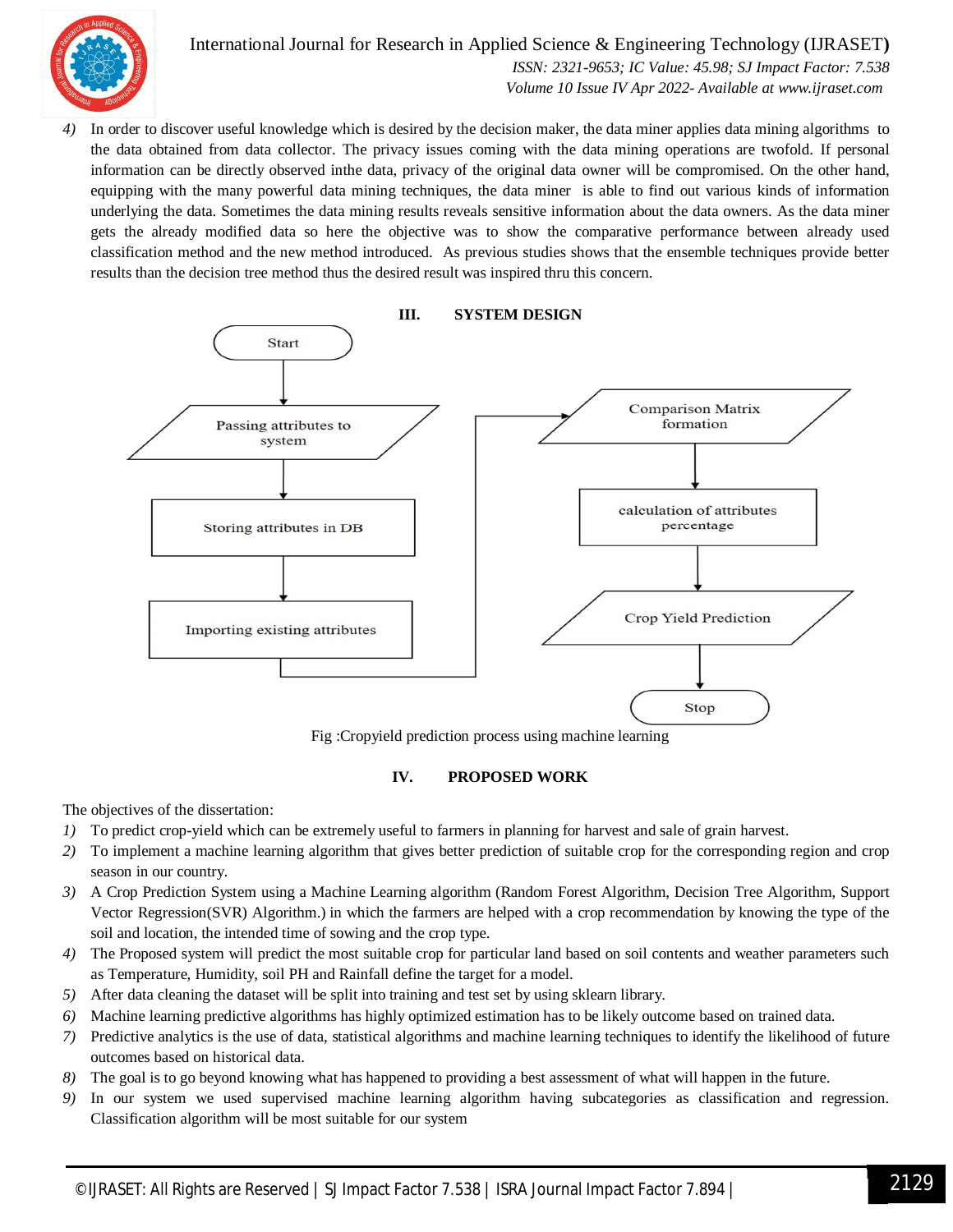# International Journal for Research in Applied Science & Engineering Technology (IJRASET**)**



#### *ISSN: 2321-9653; IC Value: 45.98; SJ Impact Factor: 7.538 Volume 10 Issue IV Apr 2022- Available at www.ijraset.com*

# **V. ALGORITHM USED**

Random Forest Algorithm,Decision Tree Algorithm, Support Vector Regression(SVR)Algorithm.

- *A. Modules*
- *1)* Login
- *2)* Upload
- *3)* Preview
- *4)* Prediction
- *5)* Analysis
- *6)* Chart
- *B. Project Screen Shots*
- *1) Home Page*



*2) User Dashboard Page*



#### *3) Result Page*

#### **CROP YIELD ESTIMATION PREDICTION**

| <b>District</b> |                                               |             |
|-----------------|-----------------------------------------------|-------------|
| AMRAVATI        |                                               | $\check{ }$ |
| Crop Name       |                                               |             |
| Bajara          |                                               |             |
| Area (In Acres) |                                               |             |
| $\overline{5}$  |                                               |             |
| Soil Type       | <b>eclay</b><br><b>CLoamy</b><br><b>Sandy</b> |             |
| Submit          |                                               |             |
|                 |                                               |             |
|                 | <b>Yield Per Acre: 1.86046511627907</b>       |             |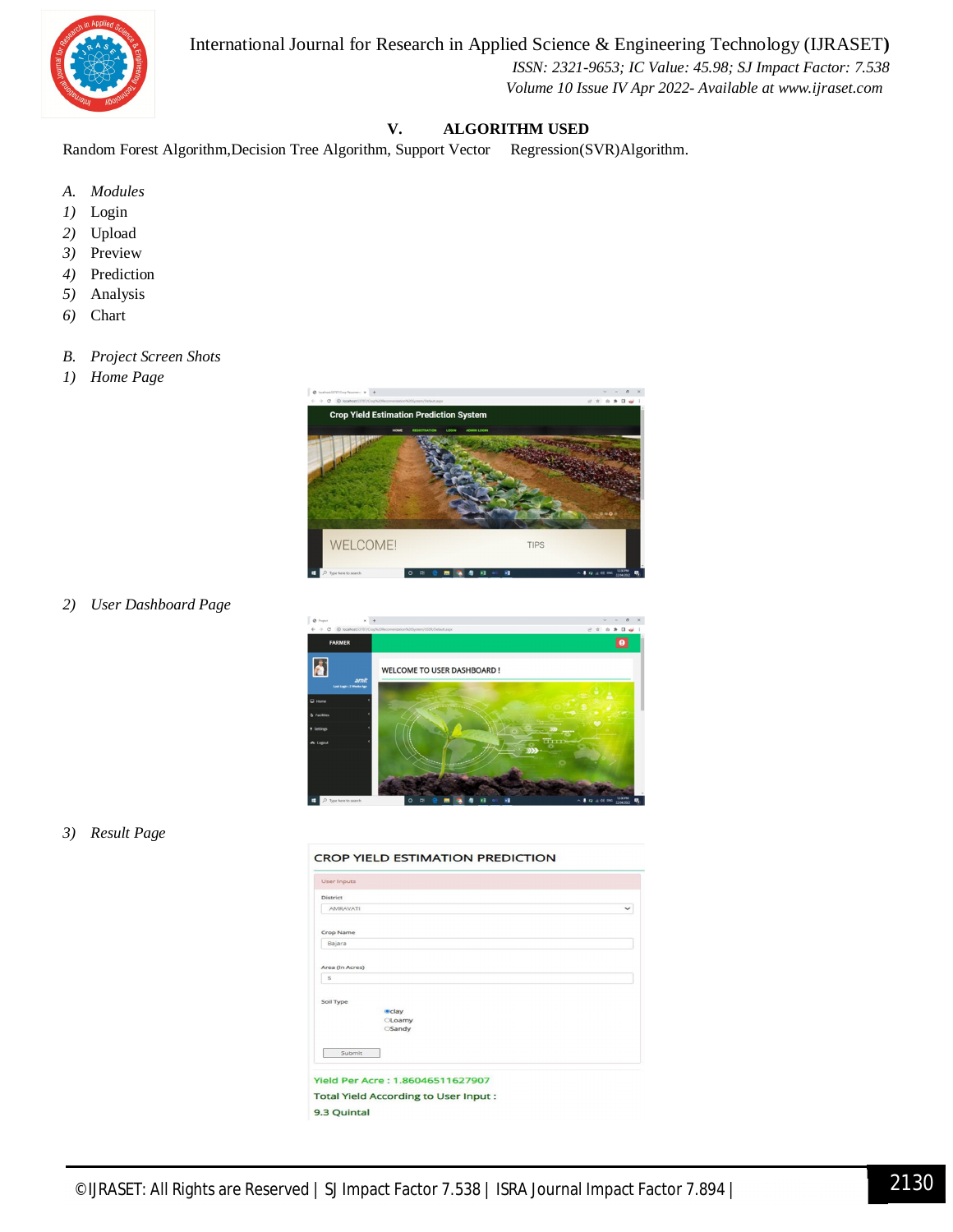

International Journal for Research in Applied Science & Engineering Technology (IJRASET**)**

 *ISSN: 2321-9653; IC Value: 45.98; SJ Impact Factor: 7.538 Volume 10 Issue IV Apr 2022- Available at www.ijraset.com*

#### **VI. CONCLUSION**

We proposed a new approach for the crop yield prediction system. We used a crop yield dataset having the yield production record from year 1997 to 2014. We successfully implement the random forest algorithm to predict the yield of the crop by using attributes like soil type, district, area etc.The approach was flexible, and can be extended to the needs of the users in a better manner

#### **VII. ACKNOWLEDGEMENT**

First and foremost, I would like to express my sincere gratitude to my Dr.S. R. Guptawho has in the literal sense, guided and supervised me. I am indebted with a deep sense of gratitude for the constant inspiration and valuable guidance throughout the work.

#### **REFERENCES**

- [1] SatishBabu (2013),'A Software Model for Precision Agriculture for small and Marginal Farmers'. At the International Centre for and Open Source Software(ICFOSS) Trivandrum, India
- [2] Paper Title: Crop Prediction using Machine Learning Approaches Author Name: Mahendra N, Dhanush Vishwakarma, Nischitha K, Ashwini, Manjuraju M. R
- [3] Prof.D.S.Zingade, Omkar Buchade, Nilesh Mehta, Shubham Ghodekar, Chandan Mehta Crop Prediction System using Machine Learning
- [4] Himani Sharma, Sunil Kumar A Survey on Decision Tree Algorithms of Classification in Data Mining.
- [5] Hem Jyotsana Parashar, Singh Vijendra, and Nisha Vasudeva, "An Efficient Classification Approach for Data Mining", International Journal of Machine Learning and Computing, Vol. 2, No. 4, pp. 446-448, 2012.
- [6] T.Sathya Devi, Dr.K.Meenakshi Sundaram, " A Comparative Analysis Of Meta And Tree Classification Algorithms Using Weka", International Research Journal of Engineering and Technology (IRJET), Vol.3 No.11, pp. 77-83, 2016.
- [7] Bendi Venkata Ramana, Prof. M.Surendra Prasad Babu, Prof. N. B. Venkateswarlu, "A Critical Study of Selected Classification Algorithms for Liver Disease Diagnosis", International Journal of Database Management Systems( IJDMS ), Vol.3, No.2, pp. 101-114, 2011.
- [8] SweetyManiar, Jagdish S. Shah, "Survey and Comparison of Classification Algorithm for Medical Image", International Journal of Engineering And Computer Science, Vol.5, No.8, pp.17679-17684, 2016.
- [9] P.Kalaiselvi, Dr.C.Nalini, "A Comparative Study of Meta Classifier Algorithms on Multiple Datasets", International Journal of Advanced Research in Computer Science and Software Engineering, Vol.3, No.3, pp. 654-659, 2013.
- [10] Anita Ganpati, "A Performance Comparison Of End, Bagging and Dagging Meta Classification Algorithms", Proceedings of Academics World 24th International Conference, 2016.